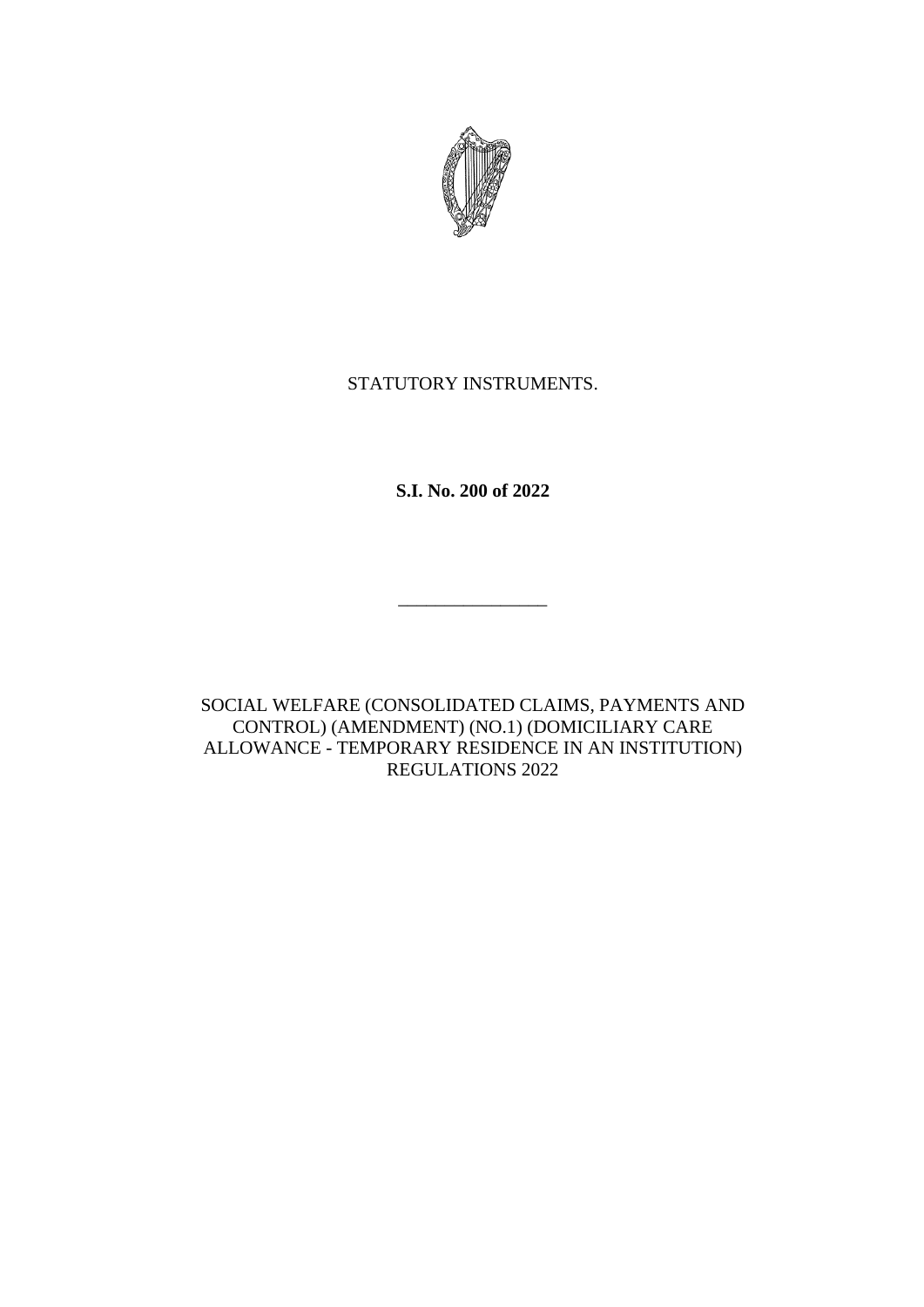# S.I. No. 200 of 2022

### SOCIAL WELFARE (CONSOLIDATED CLAIMS, PAYMENTS AND CONTROL) (AMENDMENT) (NO.1) (DOMICILIARY CARE ALLOWANCE - TEMPORARY RESIDENCE IN AN INSTITUTION) REGULATIONS 2022

I, HEATHER HUMPHREYS, Minister for Social Protection, in exercise of the powers conferred on me by section 4 (as adapted by the Employment Affairs and Social Protection (Alteration of Name of Department and Title of Minister) Order 2020 (S.I. No. 447 of 2020)), and by subsection (3) of section 186E (inserted by section 15 of the Social Welfare and Pensions Act 2008 (No. 2 of 2008)) of the Social Welfare Consolidation Act 2005 (No. 26 of 2005) hereby make the following Regulations:

#### **Citation and construction**

1. (1) These Regulations may be cited as the Social Welfare (Consolidated Claims, Payments and Control) (Amendment) (No.1) (Domiciliary Care Allowance - Temporary Residence in an Institution) Regulations 2022.

(2) These Regulations and the Social Welfare (Consolidated Claims, Payments and Control) Regulations 2007 to 2021 shall be construed together as one and may be cited together as the Social Welfare (Consolidated Claims, Payments and Control) Regulations 2007 to 2022.

#### **Commencement**

2. These Regulations come into operation on 24 January 2022.

### **Payment in respect of temporary full-time residence in an institution**

3. Article 140E (inserted by article 3 of the Social Welfare (Consolidated Claims, Payments and Control) (Amendment)(Domiciliary Care Allowance) Regulations 2009 (S.I. No. 162 of 2009)) is amended by the substitution of "26 weeks" for "13 weeks".



GIVEN under my Official Seal, 26 April, 2022.

HEATHER HUMPHREYS, Minister for Social Protection.

*Notice of the making of this Statutory Instrument was published in "Iris Oifigiúil" of* 29*th April,* 2022*.*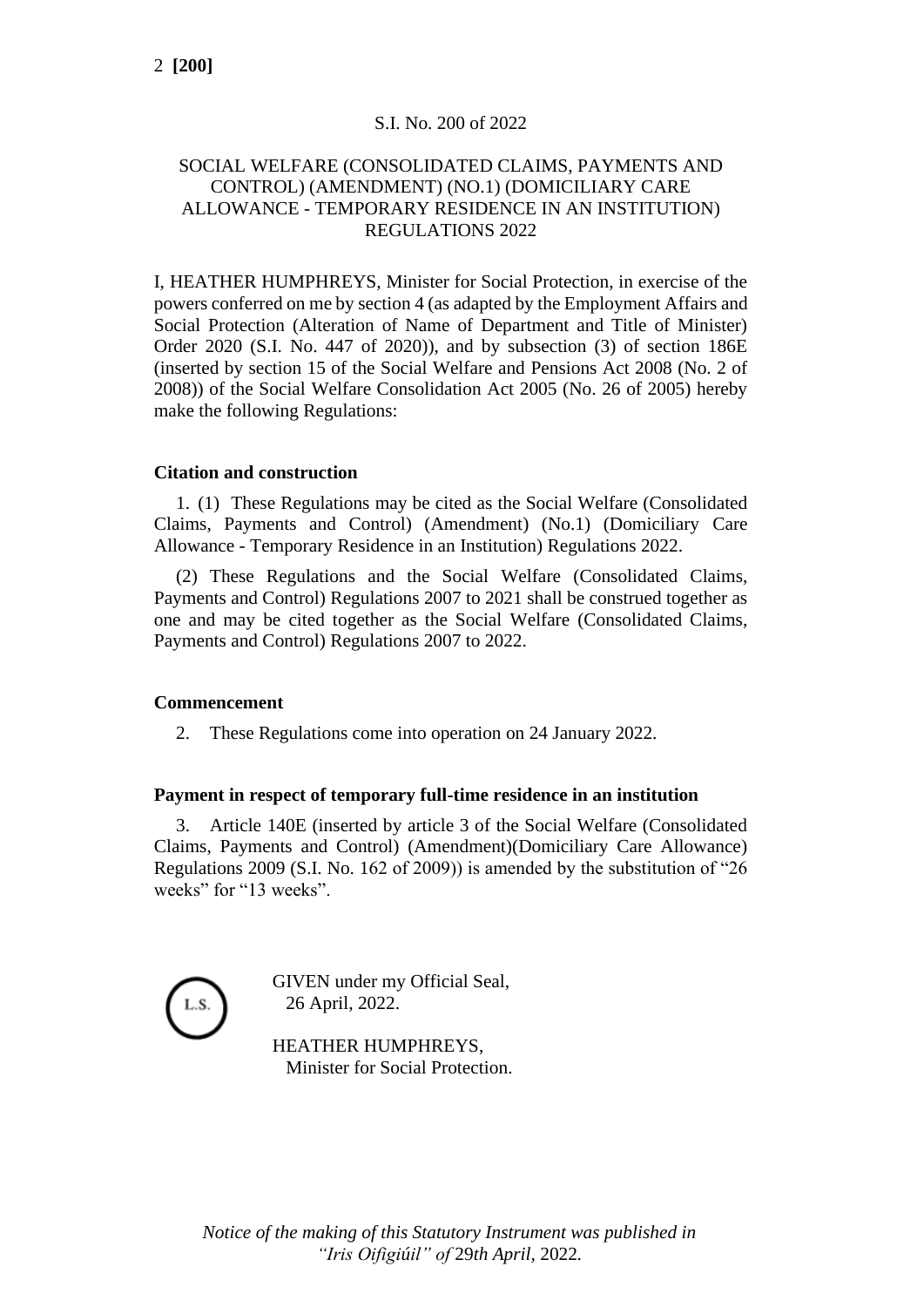#### EXPLANATORY NOTE

# (*This note is not part of the Instrument and does not purport to be a legal interpretation*.)

The purpose of these Regulations is to give effect to the budget measure announced on 12 October 2021 in respect of domiciliary care allowance. The Regulations provide for a doubling of the period during which domiciliary care allowance continues to be payable for a child, admitted to an institution on a fulltime basis, for the purpose of receiving medical or other treatment of a temporary nature.

The period during which domiciliary care allowance continues to be payable is increased from 13 weeks to 26 weeks in a 12-month period.

These Regulations take effect from 24 January 2022.